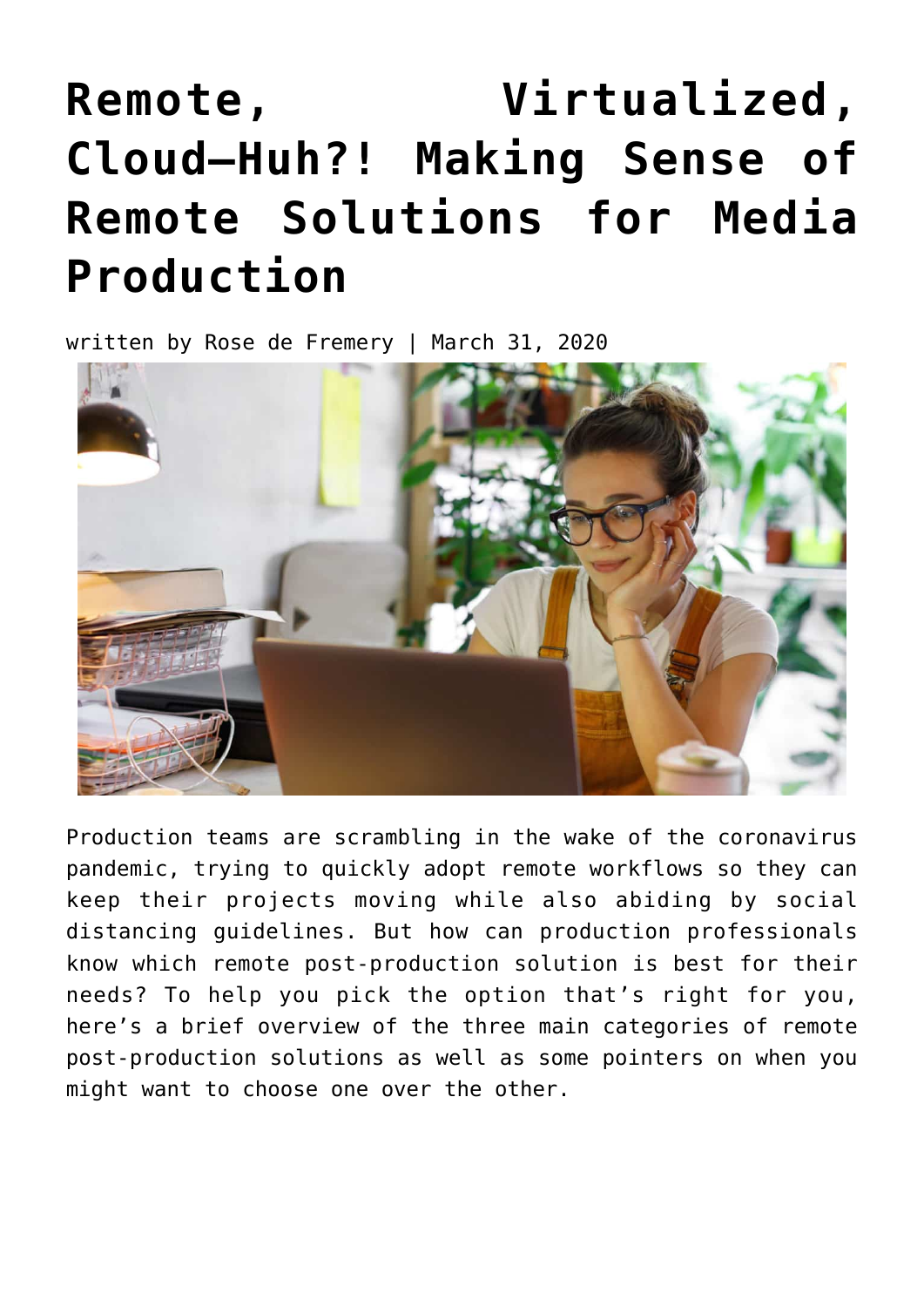### **Factors to Consider When Choosing a Remote Post-Production Solution**

When you're trying to figure out how to work remotely, chances are pretty good that the first question that flashes into your mind is: "How do I even know what I need in the first place?" To answer that question, you'll want to consider three key factors: scale, collaboration, and security. Determining your team's requirements in each of these areas will point the way to the right solution.

For example, a large post-production company that is working on a major motion picture and has a globally distributed team will probably place a premium on effective collaboration, and security is likely to be a high priority as well. A smaller post house with a lean budget and a crew of between ten and twenty people can probably get the job done with a more straightforward solution with basic collaboration features, and security may be less of an urgent priority.



While there are several important aspects that you must consider when choosing the right option for working remotely,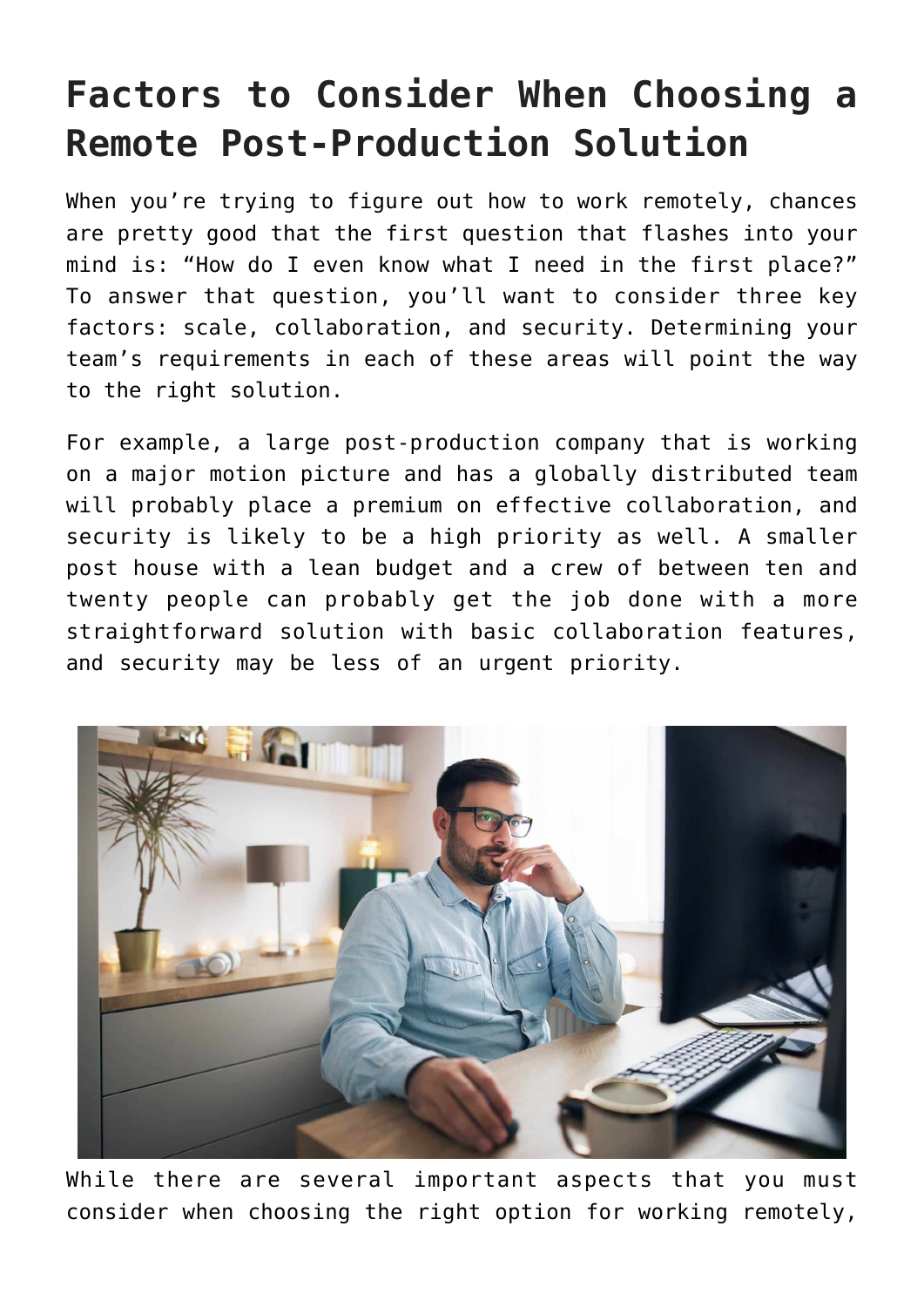the good news is that there's a solution for everybody. Here's a look at the top three technologies for remote postproduction, their advantages and constraints, and who will likely benefit from them the most.

#### **1. Remote Access**

If you're looking for a band-aid solution to get you back to work as quickly as possible, remote access is a good pick. This technology lets you connect to your computer at work via remote desktop software, allowing you to access media and continue to edit as you did before. Remote desktop technology streams your work computer desktop straight to your computer at home, giving you the full ability to use your editing tools as if you were right there in the studio. It's also a solid choice if you have a lean budget and can't spend a lot of money on technology right now.

That said, there are some limitations to remote desktop software that you should know about before moving ahead with it. Because this solution was originally designed for office workers who needed to access their files and email from home, it wasn't created with the needs of post-production professionals in mind. As a result, post-production teams may find it a bit clunky to use. Remote desktop technology is not optimized for video editing, and it doesn't support collaboration all that well compared to virtualization or the cloud. You may also need to make sure you have sufficient internet connectivity at each of your locations in order to work well using remote desktop technology.

**This option is best for**: independent post-production pros and smaller post houses that need a simple, low-cost solution for accessing their systems and storage from remote locations.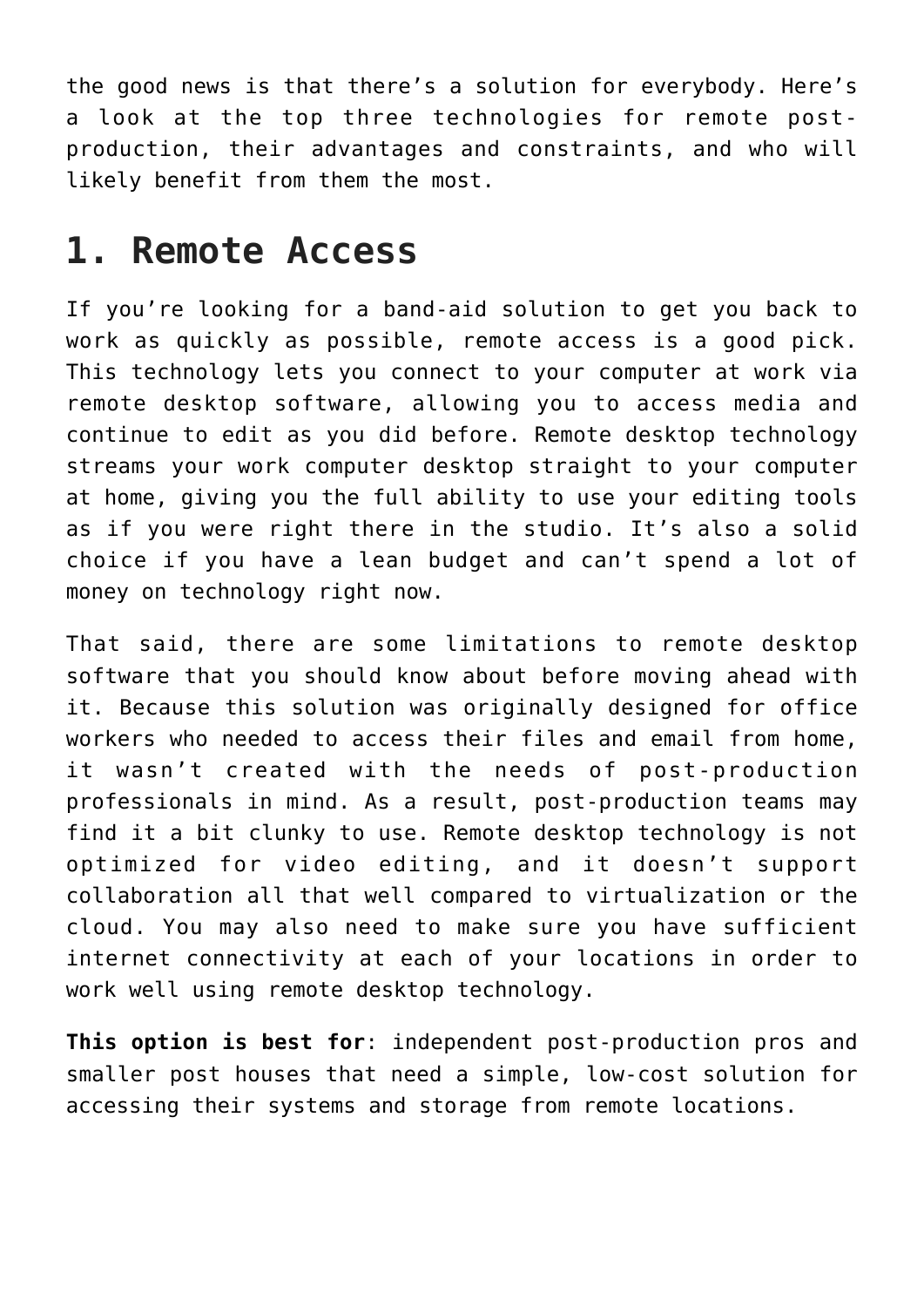### **2. Virtualized Environments**

If you need to scale and collaboration is also a priority, virtualization is an intermediary solution that may fit the bill. Virtualization creates an environment that feels very much like the one you are used to at your post or broadcast facility. This is made possible by running all of your software on a on a virtual machine, enabling everyone on your team to go in and access it at the same time. You can work more quickly and play back media more seamlessly in a virtualized environment than you would using remote desktop software, assuming you have the right internet connectivity. This environment uses PCoIP connectivity that is optimized for media productions.

Your production team can collaborate more effectively and flexibly, at scale, with these building blocks in place. This can come in handy if you're editing a motion picture, for example, and you have ten team members who all need to collaborate on the same project at the same time. Virtualization also supports co-location quite well, meaning these team members can work from anywhere—whether that's New York, California, or an entirely different location—in a more sophisticated fashion.

If security is a concern for your post-production company, then that may be another reason to consider a virtualized solution. All of your media assets are still housed within your data center but, because your post-production systems are virtualized, your storage has an additional layer of protection. Virtualization provides you with a similar level of security that you would have on your other IT systems, allowing your team to work more securely from remote locations.

**This option is best for**: medium to large production companies or broadcasters, often with teams of 25 people or more, that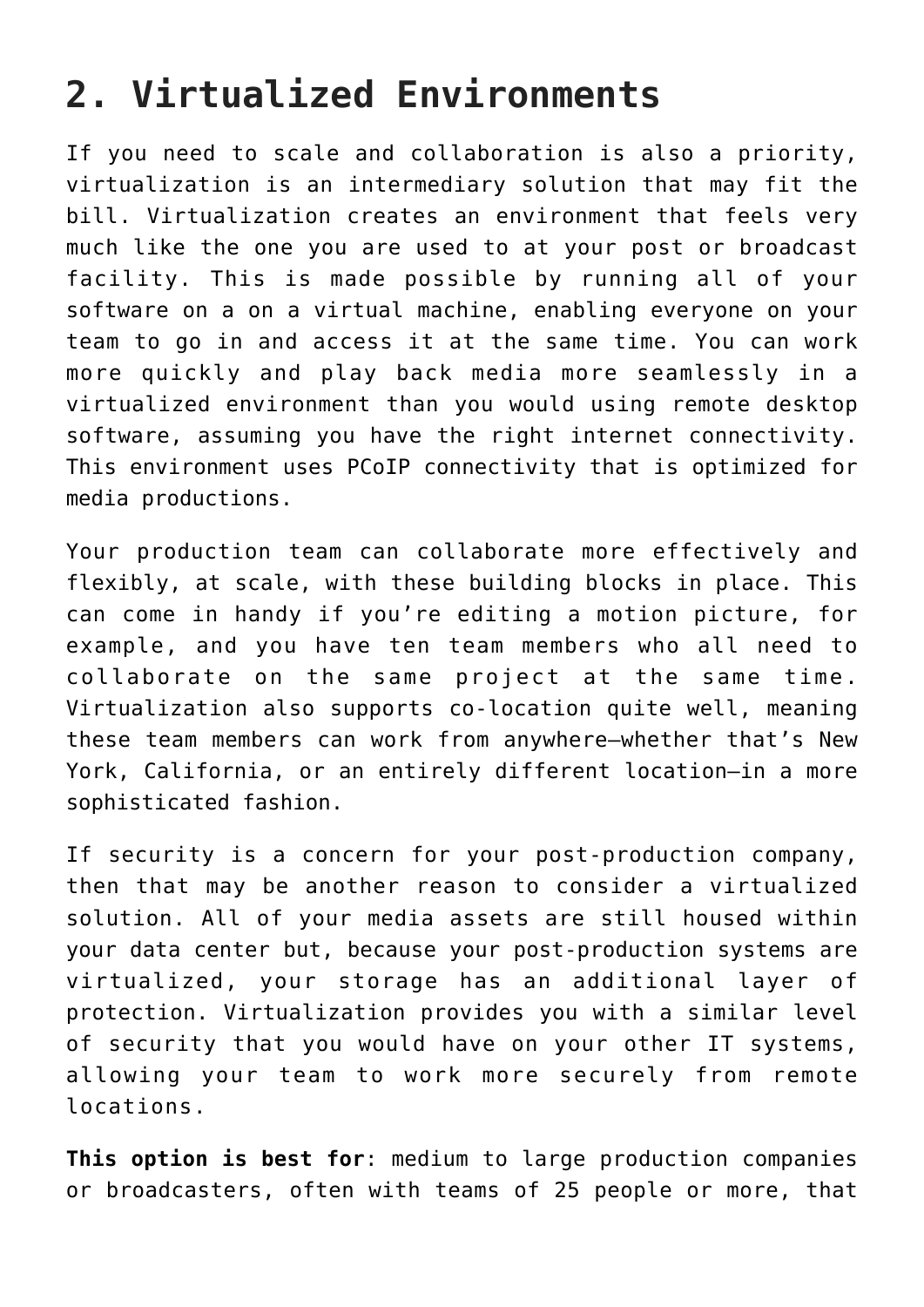need to scale their capacity for remote production.

#### **3. The Cloud**

The cloud is by far the most seamless and sophisticated option for production teams that cannot compromise on efficiency or collaboration. In a cloud scenario, all of your media and your editing tools are available directly in the cloud. Your editors can access media, play it back, edit it, and collaborate with one another from literally any location in the world. They can archive media, access high-speed and highquality playback, make real-time edits, and gain full accessibility to their workloads in the cloud. This option also provides robust security, helping to prevent unauthorized parties or opportunistic attackers from accessing your media files.

A fully cloud solution comes with a bigger price tag than its remote desktop or virtualized counterparts, and it also requires sufficient bandwidth to work well. However, it can also be thought of as a valuable long-term investment. Cloud technology strengthens your business continuity posture, allowing your production team to remain resilient and keep working remotely right through crises like the one we're experiencing now. Since the cloud frees you from having to maintain your own data center, it also removes the administrative overhead that you might have to contend with in a remote desktop or virtualized scenario.

Ultimately, the cloud empowers your team to work efficiently and stay on track with its projects from any location at all—no matter what challenges or disruptions may come your way. It's also worth noting that you don't have to go all in on the cloud at once. Some post-production teams dip a toe into the water with a hybrid solution. For example, they might store media in the cloud but still do their editing locally. That way, they can access some of the cloud's benefits and see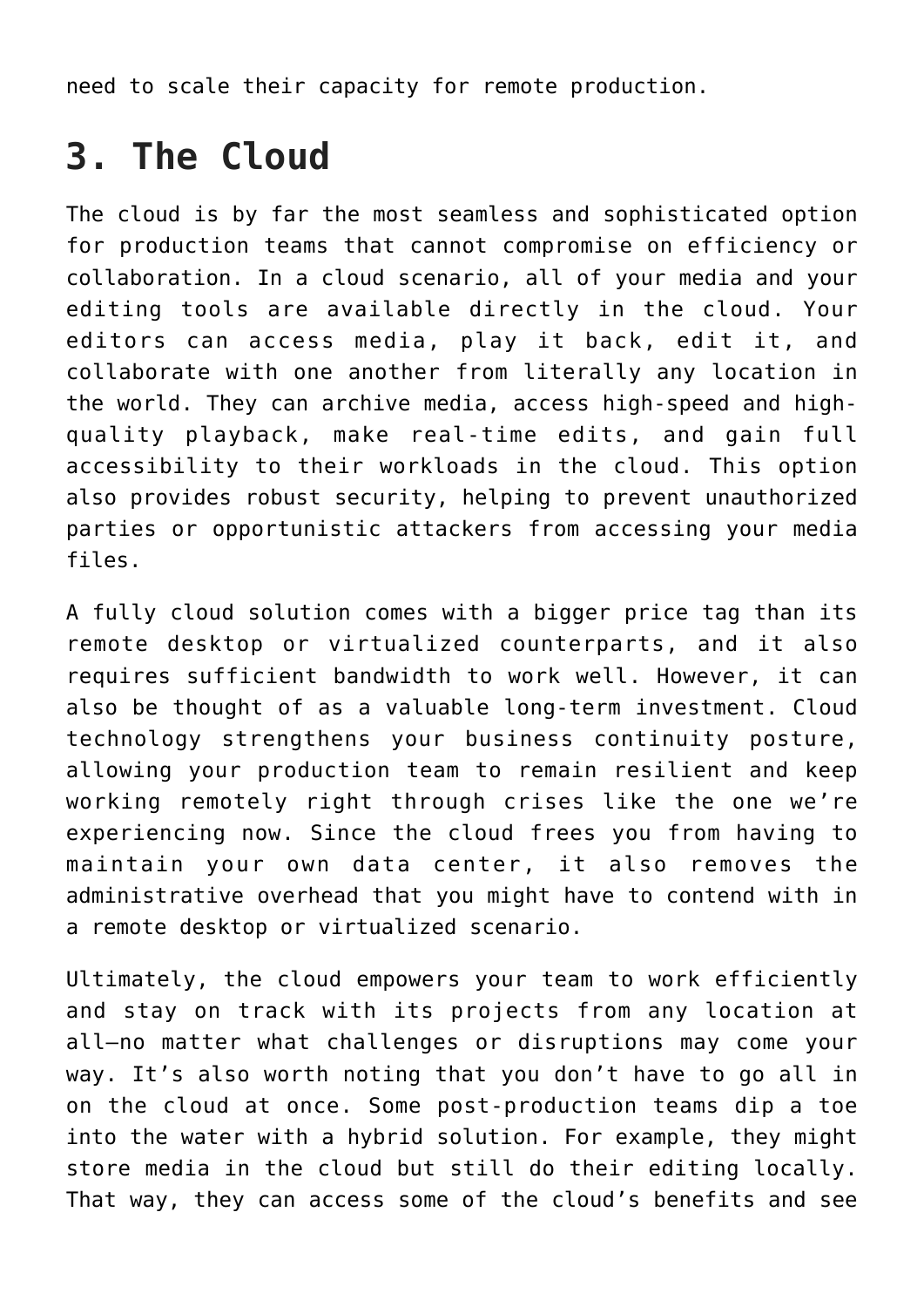how well it meets their needs without having to put a dent in their operating expenditures budget.

**This option is best for**: medium or large production houses or broadcasters, particularly those that are working on large studio productions or have global teams, that require a sophisticated solution for remote productivity and collaboration.



#### **There's a Remote Post-Production Solution for Everyone**

Although it's a difficult moment for post-production teams as they struggle to figure out how they can work well from remote locations on short notice, the good news is that there's a remote post-production solution for every type of team, no matter the budget involved. With a little research and preparation, you can pick the option that's best for your team and spin up your new remote locations. Once you're in a position to begin thinking about your long-term plans for remote work, you can build upon the solution you've already